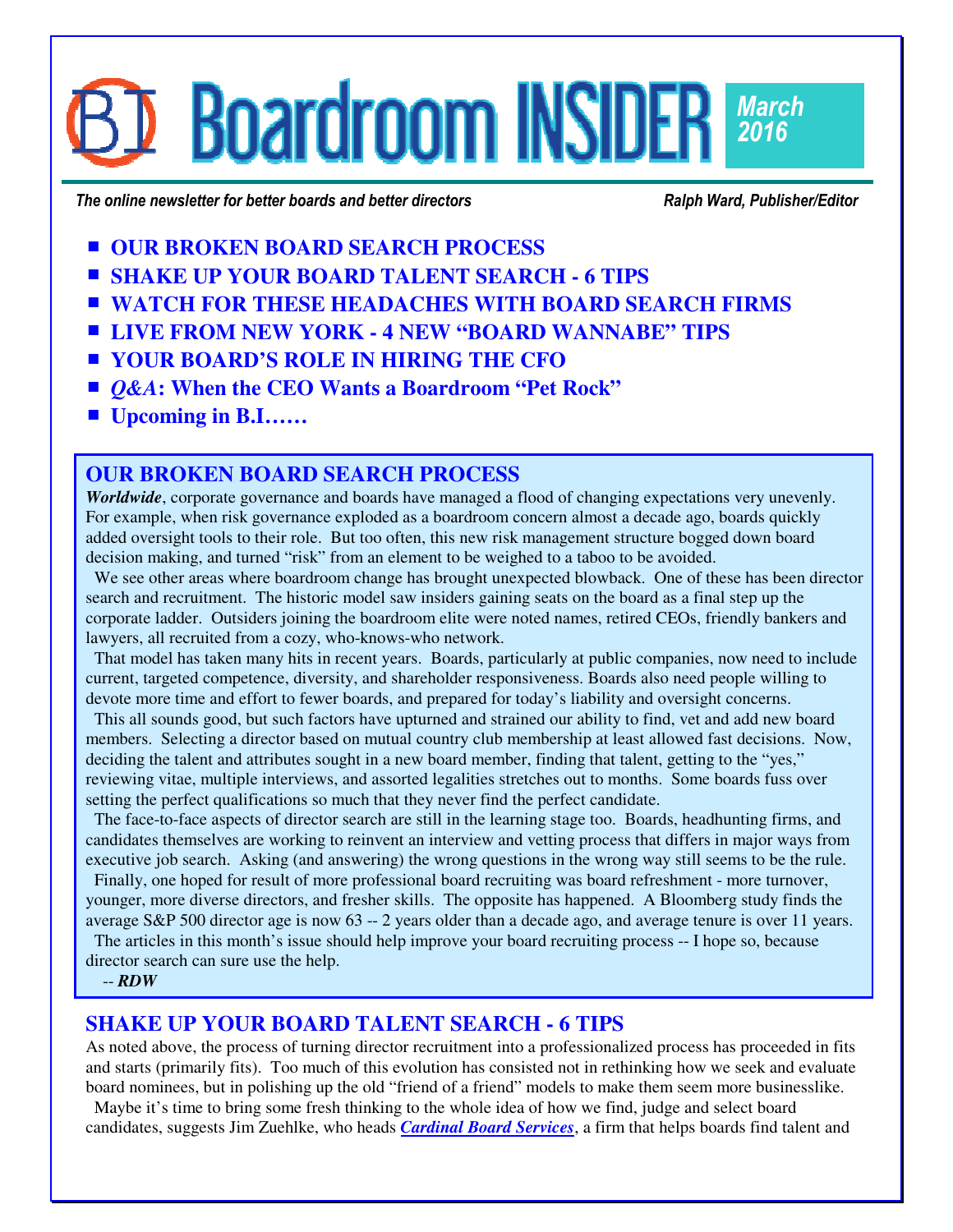reshape themselves. I spoke with Zuehlke about some specific recommendations he gives boards stuck in the process of rethinking their talent needs, and he offers 6 specific suggestions:

 *Don't nominate someone you know*. Stepping back and objectively looking at a larger field is Step One in turning board search into more of an objective HR process, and less like tapping someone for a college fraternity. If a CEO or board chair pushes back on the idea of looking outside their circle of friends, "their first comment is usually 'but I know I can trust this person,'" Zuehlke observes. But "trust" can obscure a number of drawbacks, including independence, current knowledge, and weak qualifications. "Every time a client [board] has raised this, and we find them a better candidate, the trust argument has gone away." Often, seeking a candidate who brings familiarity is a coping mechanism for an unspoken fear that highly qualified, name board candidates will say no (which also usually proves unfounded). Looking beyond those you already know in a board search forces you outside your comfort zone.

 *Find someone willing to debate*. Say what? Aren't boards based on collegiality, working with folks you're familiar with, and so on? "Debate is important if you want real expertise," says Zuehlke. This doesn't mean naming a crank who dominates conversation. Rather, it entails finding someone with the experience and diplomacy to intelligently push back and ask questions. This is also why a good, thorough vetting process by multiple members of the board and management is so important -- you won't uncover these talents in a 15minute one-time chat with the board chair.

■ *Seek directors who fill more than one need*. You want someone with finance, legal, operations, tech, etc. expertise for your open board seat. Good -- but don't select someone *solely* for that talent. Today's board demands, especially for a public or fast-growing company, are too varied and fast changing to settle for a director who only brings one skill. If someone is exclusively a tech expert, for example, Zuehlke says that "once they're delivered that skill, their value goes away." Why not someone with savvy in tech *and* new product rollouts *and* complex production chains? Finding an expert in one area is easy -- set stretch goals of finding a candidate who fills several blanks in your boardroom gap analysis.

 *Experience at a company with at least double your current revenue*. Or 3X… or more. Aim high -- find a board candidate with expertise your company can grow into, because he or she will prove a valuable mentor in pursuing that growth. This status is even more helpful if the experience is recent, with the director's active involvement at the executive level -- he or she has walked in your shoes, and knows the trail.

 *Embrace diversity*. This means more than the current concern about not having a board of 12 white males all named George. A mix of race and gender matter, but also career paths, age, company backgrounds, nationalities… anything and everything that adds spice to the boardroom mix. This relates to the above point of finding board talent that fills more than one portfolio, but builds on it. Aside from tapping this board variety, you'll find their skills and temperaments mashing up in unforeseen, beneficial ways. Knowledge of a new production technique and experience in an overseas market can chain react to suggest a new product strategy that no one else considered.

■ Zuehlke adds a final boardroom skill for all directors that he finds too often missing. "Every single board member, no matter their background, should have the ability to *quickly* read and digest financial statements. It's surprising how many people are on boards who can't do a quick read of the financials."

#### **WATCH FOR THESE HEADACHES WITH BOARD SEARCH FIRMS**

As the above article notes, boards need to do a better job of seeking new boardroom talent. But the failure of board recruiting to catch up with today's needs is not entirely your fault. The various counsel and service providers you depend on to aid in the process too often are dropping the ball. At the center of this breakdown are talent "headhunting" providers. Shaped to help matchmake companies in need of top talent with skilled execs, the search firm infrastructure is ill suited to growing demands that it find good board members.

 I spoke with Melissa Henderson, founder of *[Summit Executive Resources](http://summitexecutiveresources.com/)* on this problem. Not only does Henderson's firm specialize in board search, it acts as an agent for executives seeking board opportunities. What's her take on the failures of headhunting firms when it comes to director search?

 *The wrong incentives*. As I've written before, search firms earn their big money on finding big exec talent - typically a percentage of first-year salary. Board searches are a low-profit loss leader done to keep the clients happy. The end result -- little effort, and that usually pushed off to junior associates at the search firm, who are overstretched and unable to engage on a board's real talent needs. (If engaging your regular search firm on a board assignment, your vetting shouldn't start with the talent, but with the talent *seekers*. Find out who at the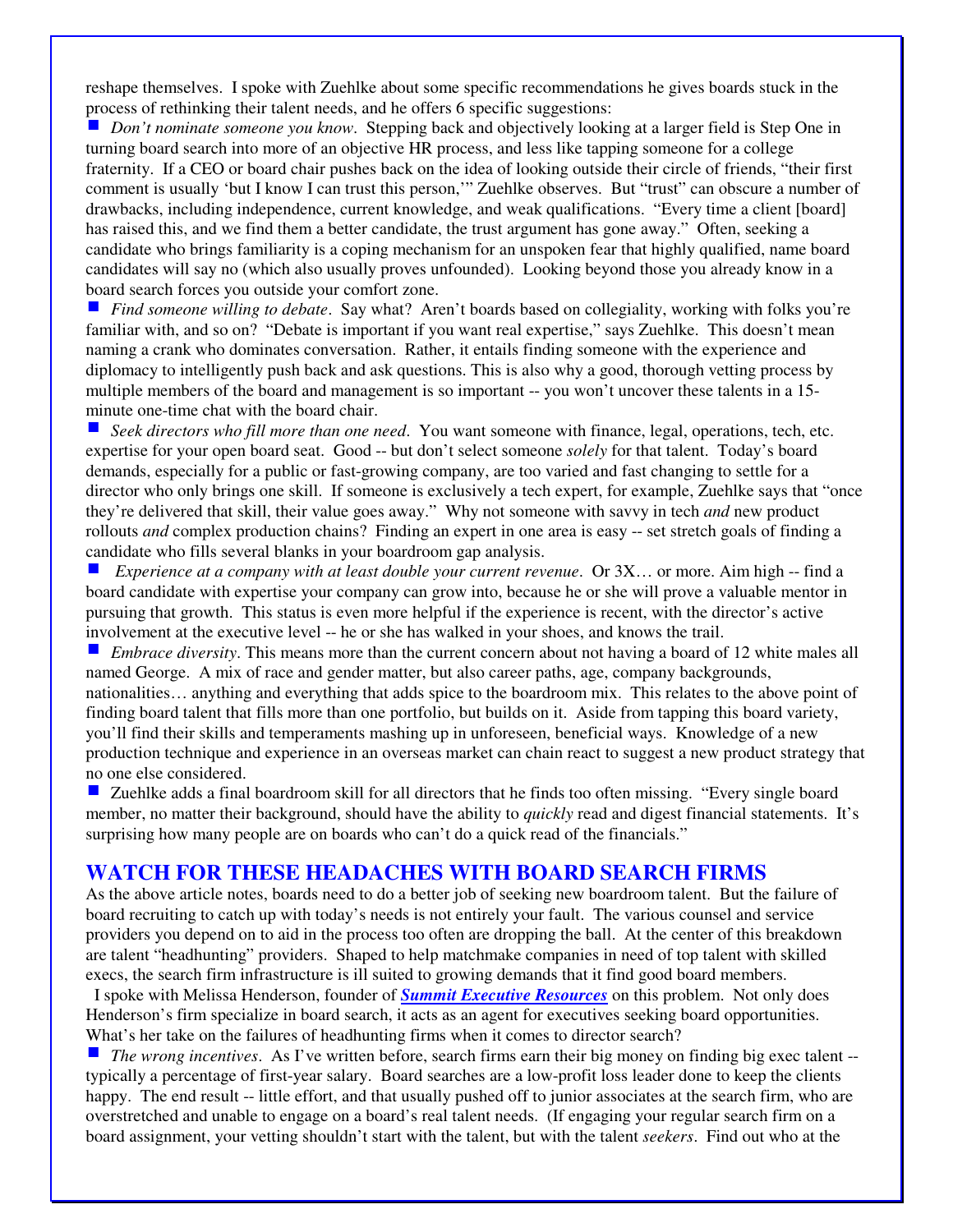firm will actually handle the search legwork, the depth of their contacts, and whether they actually do some digging on the specifics you seek).

■ *Weak talent profiling*. The headhunter handling your board search can waste both time and money through this fumble, but the problem springs from both sides of the equation. Talent profile failures show up at the extremes. The board may carefully parse a profile seeking someone with P&L background in an industry at several levels, current CEO status, and proven capability in several other demand areas. Also, they want a female. Sounds great, but, as with most ideals, this ideal candidate may exist only on the paper of your "wish list." At the other end of the spectrum, you may give the search firm only vague ideas, or focus on one talent and exclude those related to it. Henderson gives the example of "a multi-billion dollar defense contractor. Their board may say it wants a [retired] flag officer, but maybe what they *really* need is a candidate with tech expertise." (*Advice to boards* - draw up a list of board candidate qualities, and then divide them into "musts" and "wants." Be tough with yourself on splitting these qualities -- and be willing to listen to good outside counsel).

 *Indefinite searches*. An exec search firm has little incentive to tell you "we can't find such a candidate," or "your candidate doesn't exist." Particularly if a search is paid as an open-ended effort, they have every reason to keep looking (or saying they are) forever. On the board end, convening, interviewing and juggling schedules takes director time and effort, and it's tempting to push off the process. Set a deadline, pay for performance… and realize that assuring you have a full portfolio of board talent in place is among your fiduciary duties.

## **LIVE FROM NEW YORK - 4 NEW "BOARD WANNABE" TIPS**

Last month, I conducted a great "board wannabe" program in New York for the folks at *[GLG](https://glg.it/)*, the big business intelligence firm (it was also our wedding anniversary trip and a chance to finally eat at *[Katz's](http://katzsdelicatessen.com/)* deli, but that's another story). We had more attendees than at our September GLG session, and plenty of good idea sharing for wannabes at the EVP and SVP level. Here are some of the latest tips from here, there, and everywhere:

After 20-odd years of a rising corporate career, your resume has seen a long-term evolution. Early on, there frankly wasn't much to talk about, so you tended to go into more detail on items that have since been trimmed to make way for later achievements. But when it comes time to spin off a dedicated board resume, it can be wise to dig back in your files and retrieve those faded drafts of your earlier vitae. Maybe you were a minion on a startup strategy committee back in the day, put in time on a non-profit board right out of school, or crafted some key presentations to the board as a junior staffer. These tidbits have since been relegated to the cutting room floor - but adding them back to your new board-specific resume is a great idea. Start digging!

 Many of our readers have expertise in marketing -- so why aren't you bringing more of that savvy to marketing *yourself* as a board candidate? A search firm pro tells me "You need to get a clear value proposition on yourself. I asked a client seeking a board seat what she felt her greatest board value was, and she said 'diversity.' I told her to start over, and contemplate what *else* she could bring, to what segment of the board, and then to brand it." Try this -- sit down with a legal pad and fill it with bullet points on *specific* assets you can bring to a board. Don't stop until you fill a page.

You likely have a good network of people that can help you in getting your foot into a boardroom door. Good - but now it's time to expand that network into board-specific directions. Keep track of what's happening in your target sector when it comes to companies divesting, spinning off, merging, acquiring and restructuring (or rumors thereof). These are the companies most likely to be shaking up their boards. Who do you know at their executive VP, general counsel, COO and current board level? Who *could* you get to know? This should push you to pick a few target companies for your onboarding efforts (always more effective than a scattershot approach).

■ Once the wannabe receives some interest for a potential board slot, the next step in interviewing with members of the board and management. This is another area where the skills you learned in career development may not serve so well when it comes to the board hunt. I spoke with Kim Van Der Zon, who manages the global board practice at Egon Zehnder, for her thoughts. "Make sure you understand the role of a board versus that of management. Sometimes, when I ask someone what they'd like to do with a board opportunity, it's clear they're treating it like a *job* opportunity." At the interview stage, this entails not just knowing a lot about the company, but also its current board and governance, strategic issues facing the board, and how you could deliver value at the committee level. (As an aside, I asked an attendee at our GLG program, a very savvy corporate VP, to try one of our exercises -- give me an impromptu, 30-second elevator speech one why he should be on a board. He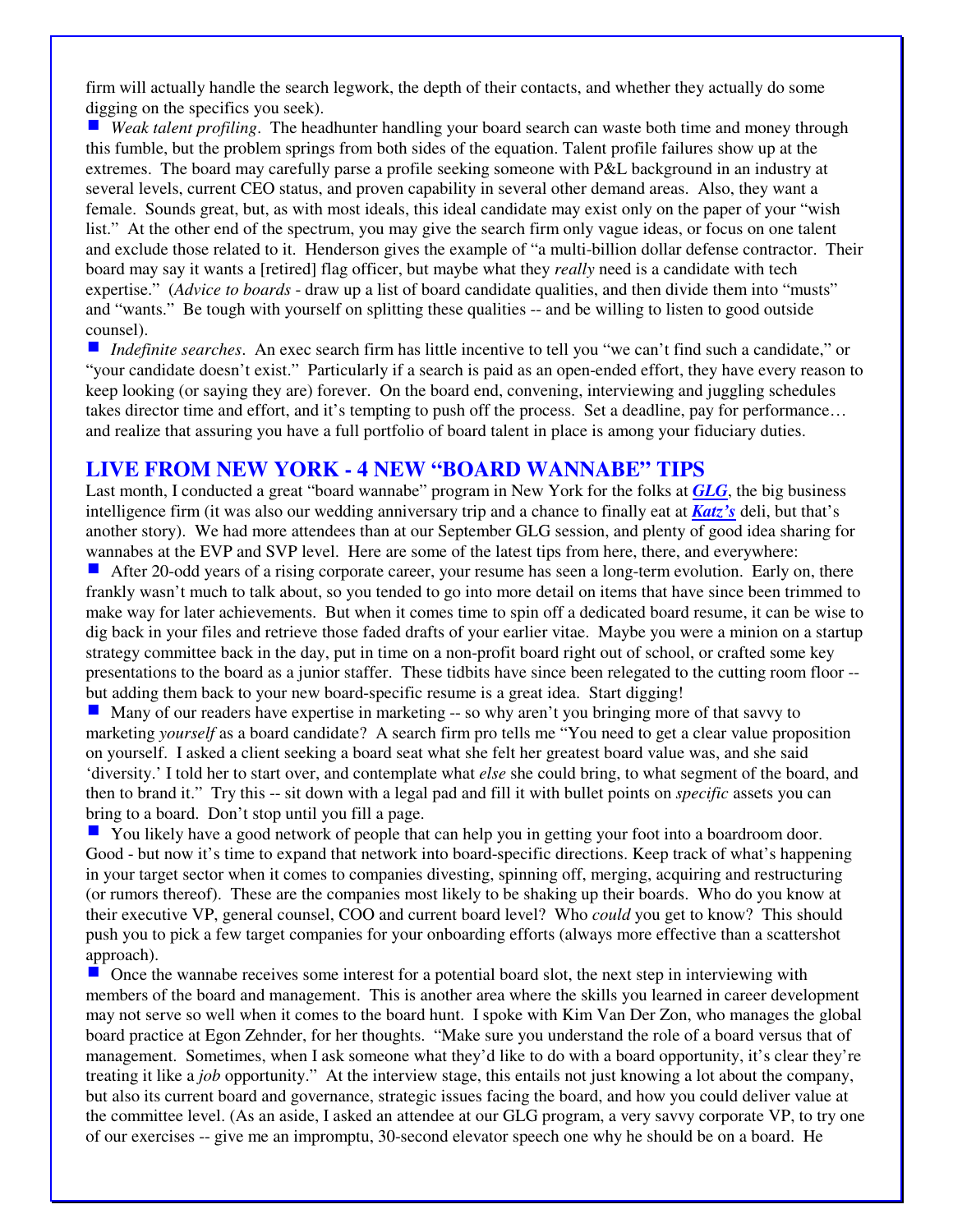delivered an excellent, quick pitch -- on why he would make a *good executive hire* -- not the same thing).

#### **YOUR BOARD'S ROLE IN HIRING THE CFO**

In principle, at least, the board's audit committee has always been integral to the company's audit and control structure. We've all seen the corporate org charts with arrows zipping back and forth between the audit committee, the CFO, and the outside audit firm. But as the board's role in compliance and assuring the integrity of financials has grown teeth, the relationships have grown much more workaday and interdependent.

 One aspect of this -- the board's relationship with the CFO has definitely grown more intimate and serious. Part of this has been tighter regulatory and legal demands for strong financial controls, but the CFO's increasing status as a CEO contender gives the job even greater boardroom attention (this could be one reason CFO searches have become more grueling today, as the *Wall Street Journal [reported](http://www.wsj.com/articles/cfo-searches-drag-on-as-demand-takes-off-1454982989)* last month).

 The board, and particularly the audit committee and its chair, are now more hands' on in assuring that good CFO talent is in place. What best practices are emerging?

■ While audit committees are definitely more active in CEO selection today, the terms and depth of that involvement vary greatly. "It's hard to understand why the committee wouldn't play some role," says Dennis Whalen, leader of KPMG's Board Leadership Center. (formerly their Audit Committee Institute). But there are different definitions of this "role." Joel von Ranson, Financial Officer practice leader for Spencer Stuart, typically sees "the audit committee chair meeting finalist candidates, but sometimes they also send suggestions, asking the CEO to check out so-and-so." Otherwise, he finds, "the committee is not very active in recommending candidates… they seem to feel they should let the CEO manage the search."

 Audit committee involvement at the CFO search phase may have already missed the boat, experts suggest - assuring a *talent pipeline* for the process is more important. "Unfortunately, we're not seeing much [board] involvement in CFO succession planning," notes Whalen. Research from KPMG found 70 percent of companies have *no* formal CFO succession process at work. But "CFO succession is a more prominent topic in boardrooms now," adds von Ranson. *A coming trend* -- pressure on boards to disclose a CFO succession plan in the way they're now expected to disclose CEO succession strategies.

So your board is now involved in the CFO candidate vetting process. But what sort of questions should you ask? "How have you handled difficult situations in the past, or when you've had a different view from that of the CEO?" suggests Whalen. "I see the committee confirming that the candidate has technical finance skills across the accounting field, and knows the role of controls and risk management," adds von Ranson. Von Ranson also sees less demand that the CFO candidate hold CPA status than a few years ago, but stronger demand for skill in "investor relations and capital allocation, and financial and data analytics, especially at private equity-back companies." Finally, the audit chair should not be afraid to ask how the CFO prospect has (or would) handle situations where he or she disagrees with the CEO -- and whether the board will learn of it.

In most cases, the audit committee doesn't get into vetting CFO candidates until final contenders (or even single candidate) stage. Does the AC ever exercise a veto at that point? Rarely, but it does happen, say the experts. "It can then get sticky" recalls Whalen. Good communication and board involvement earlier in the process can head off such tough situation.

■ What to ask in the CFO interview? Here are some good *[sample question](http://yscouts.com/interviews/15-incredible-cfo-interview-questions/)* areas.

#### *Q&A***: When the CEO Wants a Boardroom "Pet Rock"**

*Q*: "*I'm an associate with a national executive search firm. One of my clients is a large, closely-held logistics company. After some recent restructuring, they're adding to their board, and asked me if I would help with a director search. I've discussed the talent they're seeking with the board chair, the nominating committee chair and management.* 

 *The knowledge and experience outlines are fairly well defined, but the board members also made clear that they want a candidate who can ask tough questions and is independent minded. Shortly after this, though, I received a call from the CEO, our long-time contact on executive searches for the company. He gently raised two points. First, why would he want someone on "his" board who asks tough questions? Second, he subtly noted that his company is a regular client of ours for far more profitable executive search engagements. How should I ethically -- but practically -- proceed?*"

 *A***:** You're not alone in this boardsmanship quandary. CEOs at closely held and family firms, founders, and